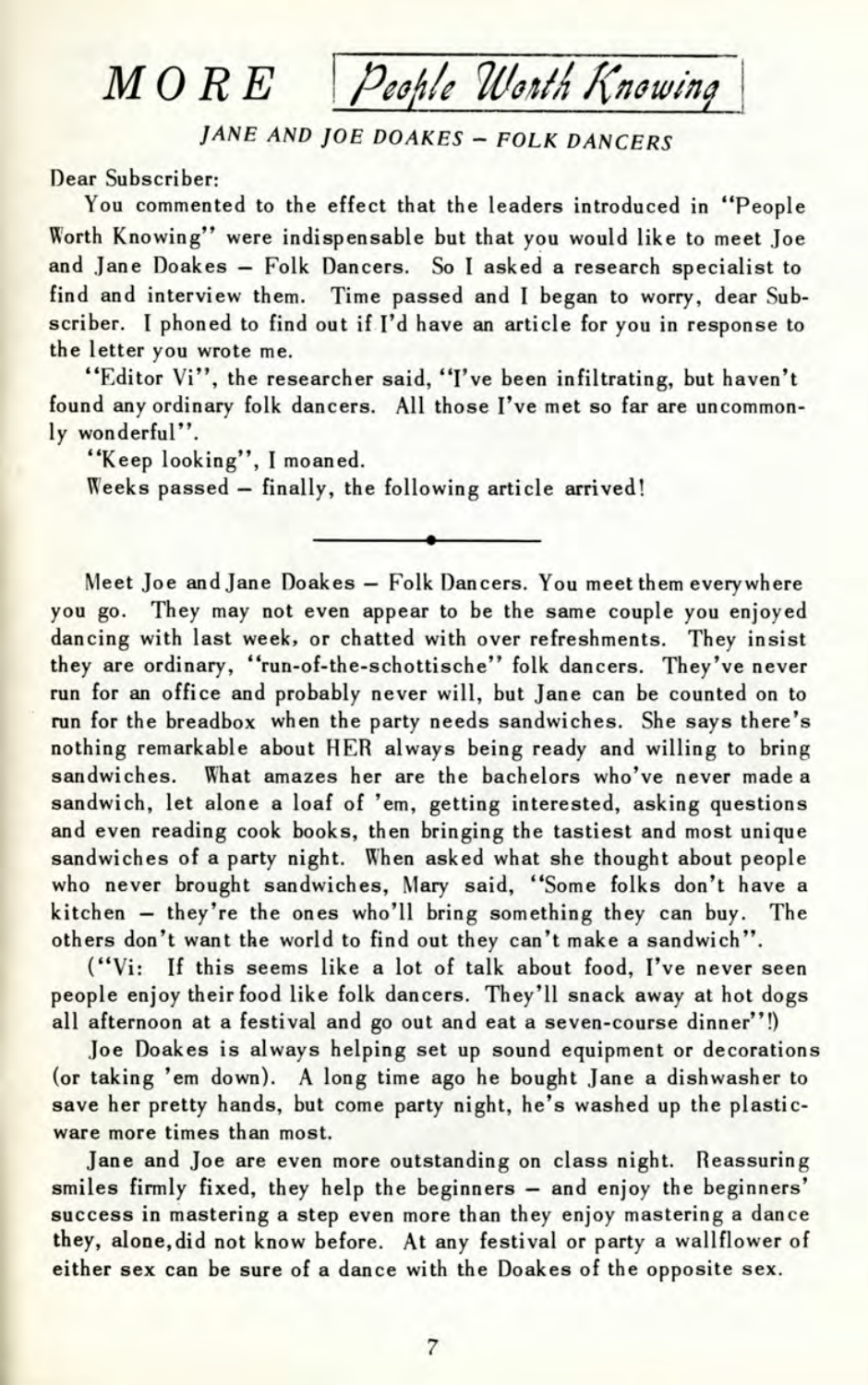(Researcher's Note: The Doakes say that one of the many wonderful features of folk dancing is that after a guy or gal can dance, he or she is not a wallflower any longer!)

The Doakes belong to two folk dance clubs, subscribe to *"Let's DANCE",* and are Associate Members of the Folk Dance Federation.

"Why two clubs"? they say. "We'd belong to seven clubs and dance seven nights of the week if we had the time and stamina".

"Folk dancers are all such fun to be with, and we like all types of folk dancing. One club has hardly any squares but has kolos, and the other has squares but few kolos. It sort of balances our International folk-dancing diet".

When asked why they perform activities that cut into their precious dancing time, such as handling our programs, manning the "Let's Dance" table or the information desk, or bustling around the kitchen, Joe answered, "When and where would we folk dance if no one did any of these things"?

Jane and Joe Doakes exemplify the ordinary true folk dancers. They so love to dance, they share their pleasure with everyone. They are one great big generous heart.

*Survey Sue*

(Editor's Note: Dear Subscriber: ALL FOLK DANCERS ARE INDISPENSABLE.)



FRUITVALE FOLK DANCERS AT A RECENT PARTY IN OAKLAND PHOTO . . N. GIANNINI